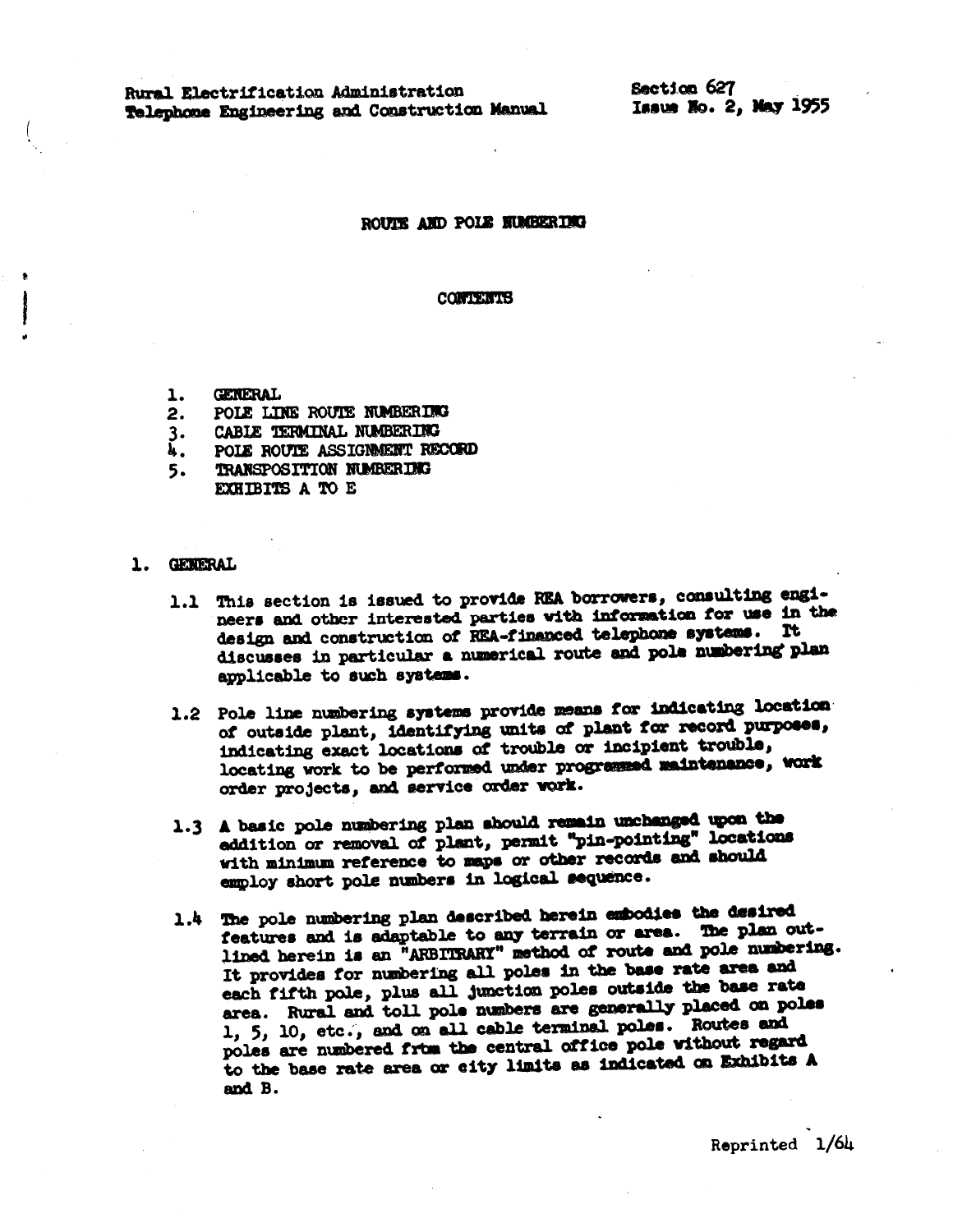- 1.5 It is desirable to designate the last pole inside the base rate area as indicated in Exhibit C, Figure 4 and Exhibits A and B. This information is helpful for subscriber location determinations where the base rate area line is not otherwise clearly defined.
- 1.6 To permit ready identification all characters should be placed on the traveled side of the pole, except poles numbered one (1) where the characters are placed toward the feeder route.

# 2. FOLE LINE ROUTE NUMBERING

- 2.1 The pole numbering plan discussed in this section utilizes numerals only for main routes and numerals and letters for drop poles and short spurs not subject to extension. Punctuation, symbols, lines or other special characters are not required, see Exhibit C. In initial engineering and layout work the longest pole line routes should carry the 1 to 9 route designations to minimize the quantity of characters needed.
- 2.2 In normal operations it will develop that additional routes will have to be constructed and the next higher unused route number, as indicated on the route and pole record, should be assigned.
- 2.3 Drop wire poles and short deadend spur line poles take the same number as the main route pole with which they are associated, with the addition of an A, B, or C suffix. See poles 5-6A and 5-6B, Exhibit B. Two or more spurs off the same junction pole will be numbered as shown in Exhibit C, Figures 2 and 3.
- 2.4 Exhibit D illustrates height and spacing of characters on poles.

## 3. CABLE TERMINAL NUMBERING

3.1 It is recommended that a plan of using the pole number for the terminal number be adopted. By so doing, placing additional characters to designate the terminal number would not be required except in some instances outside the base rate area. Such a scheme provides terminal number and location with one set of characters.

# 4. POLE ROUTE ASSIGNMENT RECORD

4.1 The route and pole record, Exhibit E, serves as an index of the route numbers assigned and the approximate geographical location of each route and is the key to the staking sheet records. The example shown on Exhibit E is taken from Exhibit B.

 $-2-$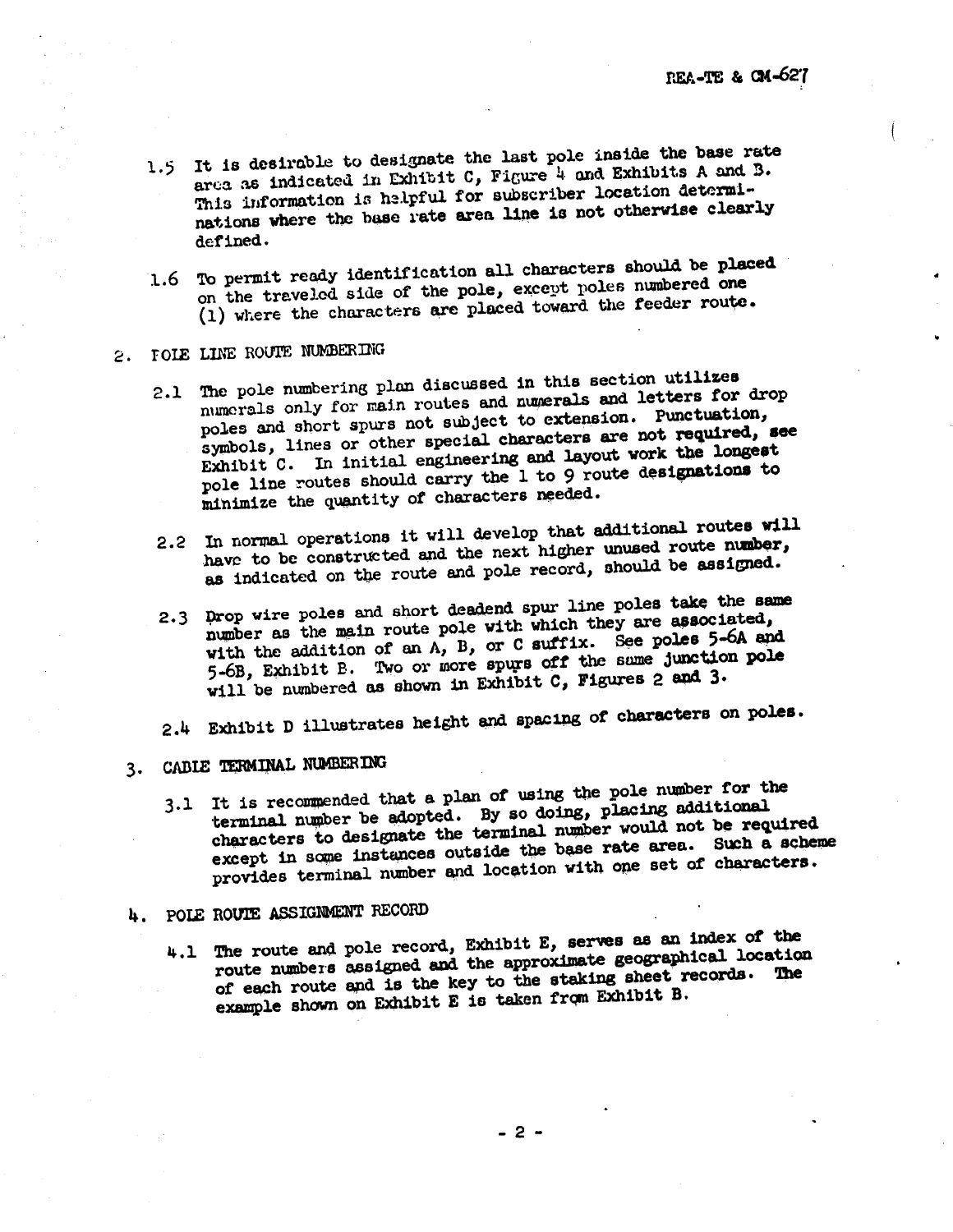#### 5. **TRANSPOSITION NUMBERING**

- 5.1 The letters and numbers listed in a horizontal row at the bottom of toll transposition diagrams should be placed on the pole corresponding to that point in the line. The location of the transposition number is illustrated by Exhibit D. Exchange line transposition poles should not be numbered.
- 5.2 The arrow on the transposition diagram shows the direction of transposing. Transposition pole numbering should be consecutive in the same direction regardless of exchange pole numbering.
- 5.3 When phantom transpositions are employed, it is desirable to attach a numeral to the crossarm to indicate the type of phantom transposition at that point. See Figure 6, Exhibit C.
- 5.4 TE and CM Section 662, Trunk Line Transpositions, and Section 663, Carrier Transpositions should be followed when numbering transposition poles.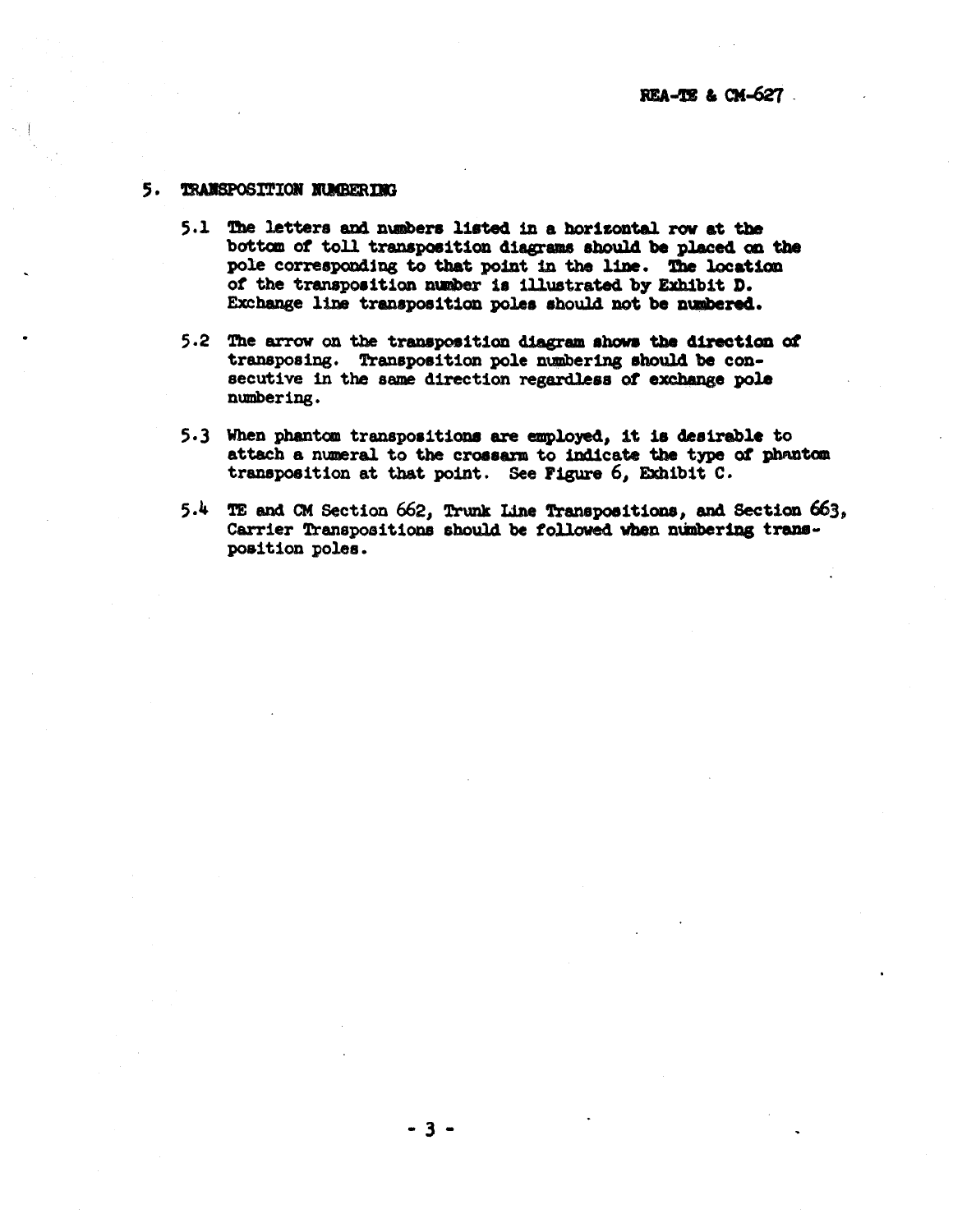

EXHIBIT A

i Albert Ster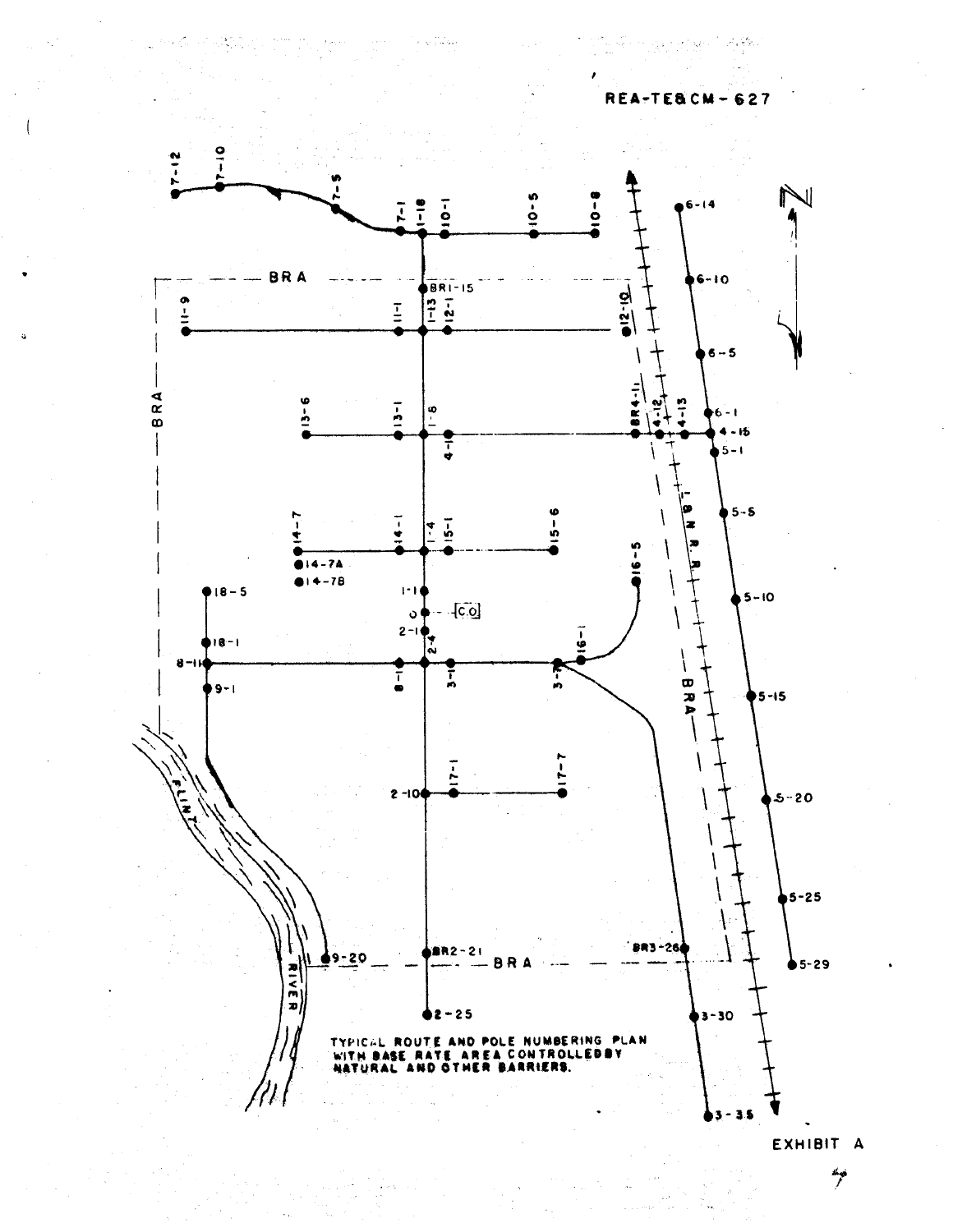

EXHIBIT B

 $\ddot{\phantom{0}}$ 

 $\sim$ 

Ç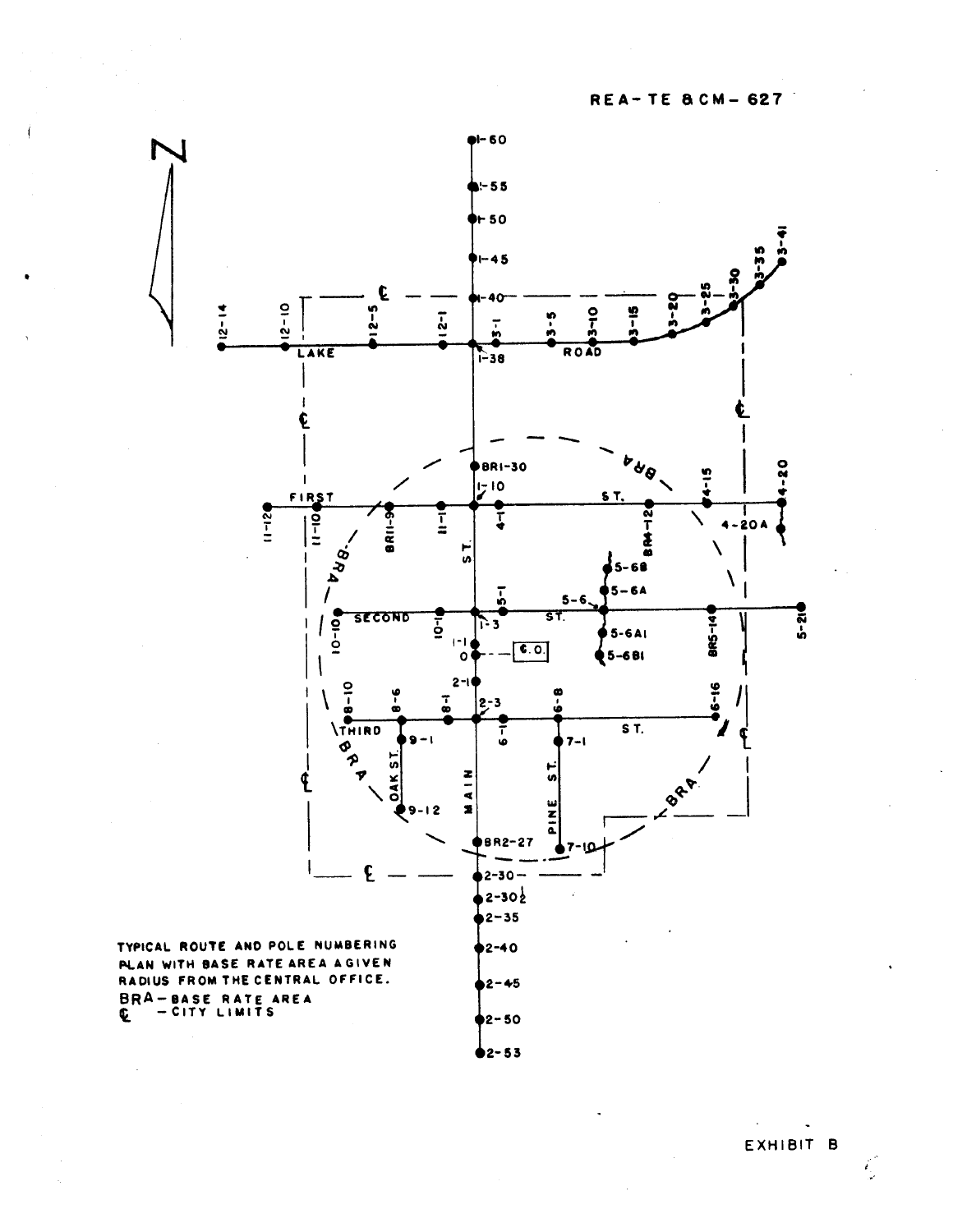

EXHIBIT C

 $\bm{\zeta}$ 

 $\ddot{\phantom{a}}$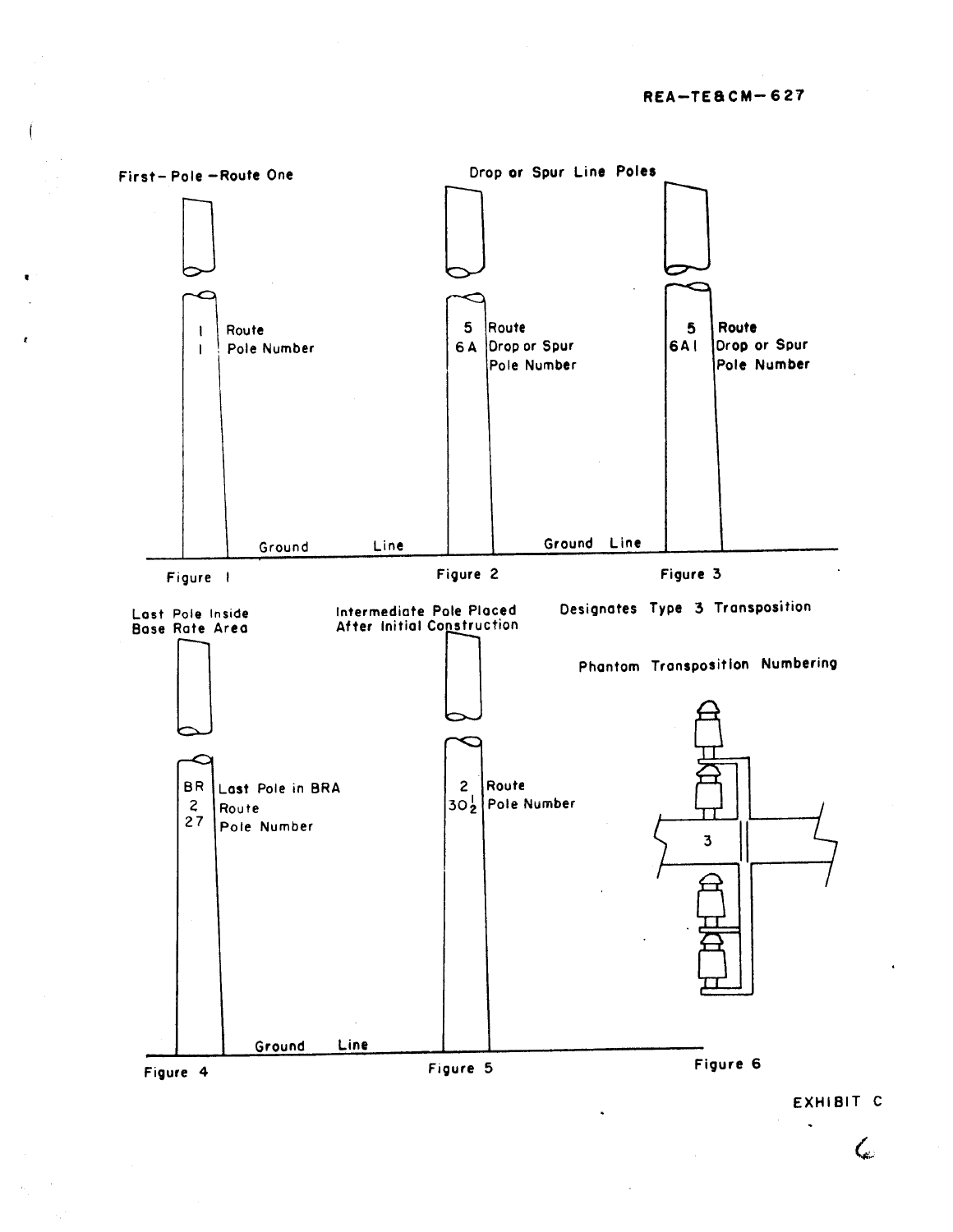**REA-TE & CM-627**